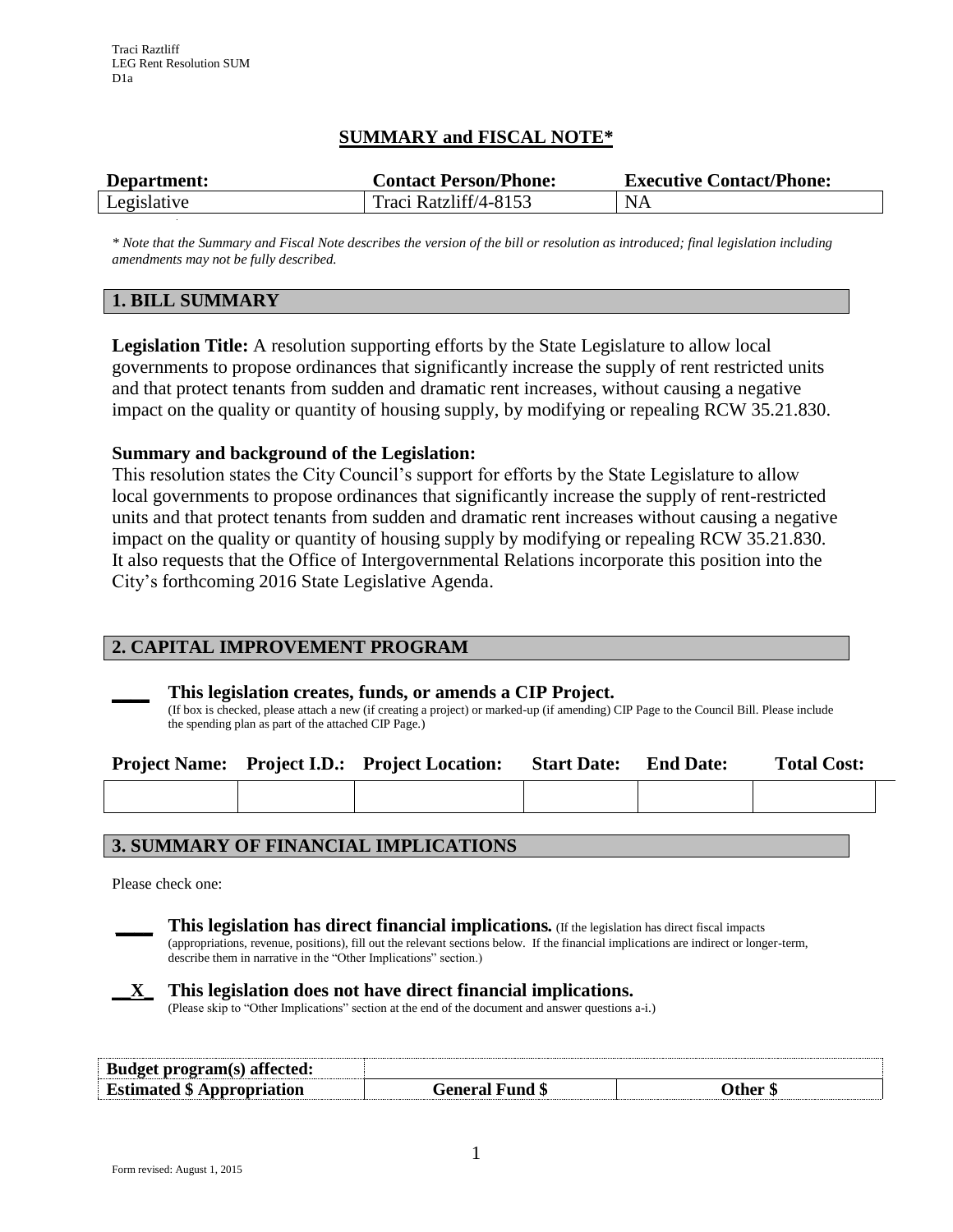| change:                             | 2015                           | 2016 | 2015                          | 2016 |
|-------------------------------------|--------------------------------|------|-------------------------------|------|
|                                     | <b>Revenue to General Fund</b> |      | <b>Revenue to Other Funds</b> |      |
| <b>Estimated \$ Revenue change:</b> | 2015                           | 2016 | 2015                          | 2016 |
|                                     | <b>No. of Positions</b>        |      | <b>Total FTE Change</b>       |      |
| <b>Positions affected:</b>          | 2015                           | 2016 | 2015                          | 2016 |
| Other departments affected:         |                                |      |                               |      |

## **3.a. Appropriations**

## **\_\_\_\_ This legislation adds, changes, or deletes appropriations.**

(If this box is checked, please complete this section. If this box is not checked, please proceed to Revenues)

| <b>Fund Name and</b><br>number | <b>Dept</b> | <b>Budget Control</b><br>Level Name/#* | 2015<br>Appropriation<br><b>Change</b> | 2016 Estimated<br>Appropriation<br><b>Change</b> |
|--------------------------------|-------------|----------------------------------------|----------------------------------------|--------------------------------------------------|
|                                |             |                                        |                                        |                                                  |
| TOTAL                          |             |                                        |                                        |                                                  |

**\****See budget book to obtain the appropriate Budget Control Level for your department.*

(This table should reflect appropriations that are a direct result of this legislation. In the event that the project/programs associated with this ordinance had, or will have, appropriations in other legislation please provide details in the Appropriation Notes section below. If the appropriation is not complete supported by revenue/reimbursements listed below, please identify the funding source (e.g. available fund balance) to cover this appropriation in the notes section. Also indicate if the legislation changes appropriations one-time, ongoing, or both.)

## Appropriations Notes:

#### **3.b. Revenues/Reimbursements**

#### **\_\_\_\_ This legislation adds, changes, or deletes revenues or reimbursements.**

(If this box is checked, please complete this section. If this box is not checked, please proceed to Positions)

## **Anticipated Revenue/Reimbursement Resulting from this Legislation:**

| <b>Fund Name and</b><br><b>Number</b> | Dept | <b>Revenue Source</b> | 2015<br>Revenue | 2016 Estimated<br><b>Revenue</b> |
|---------------------------------------|------|-----------------------|-----------------|----------------------------------|
|                                       |      |                       |                 |                                  |
| <b>TOTAL</b>                          |      |                       |                 |                                  |

(This table should reflect revenues/reimbursements that are a direct result of this legislation. In the event that the issues/projects associated with this ordinance/resolution have revenues or reimbursements that were, or will be, received because of previous or future legislation or budget actions, please provide details in the Notes section below. Do the revenue sources have match requirements? If so, what are they?)

#### Revenue/Reimbursement Notes: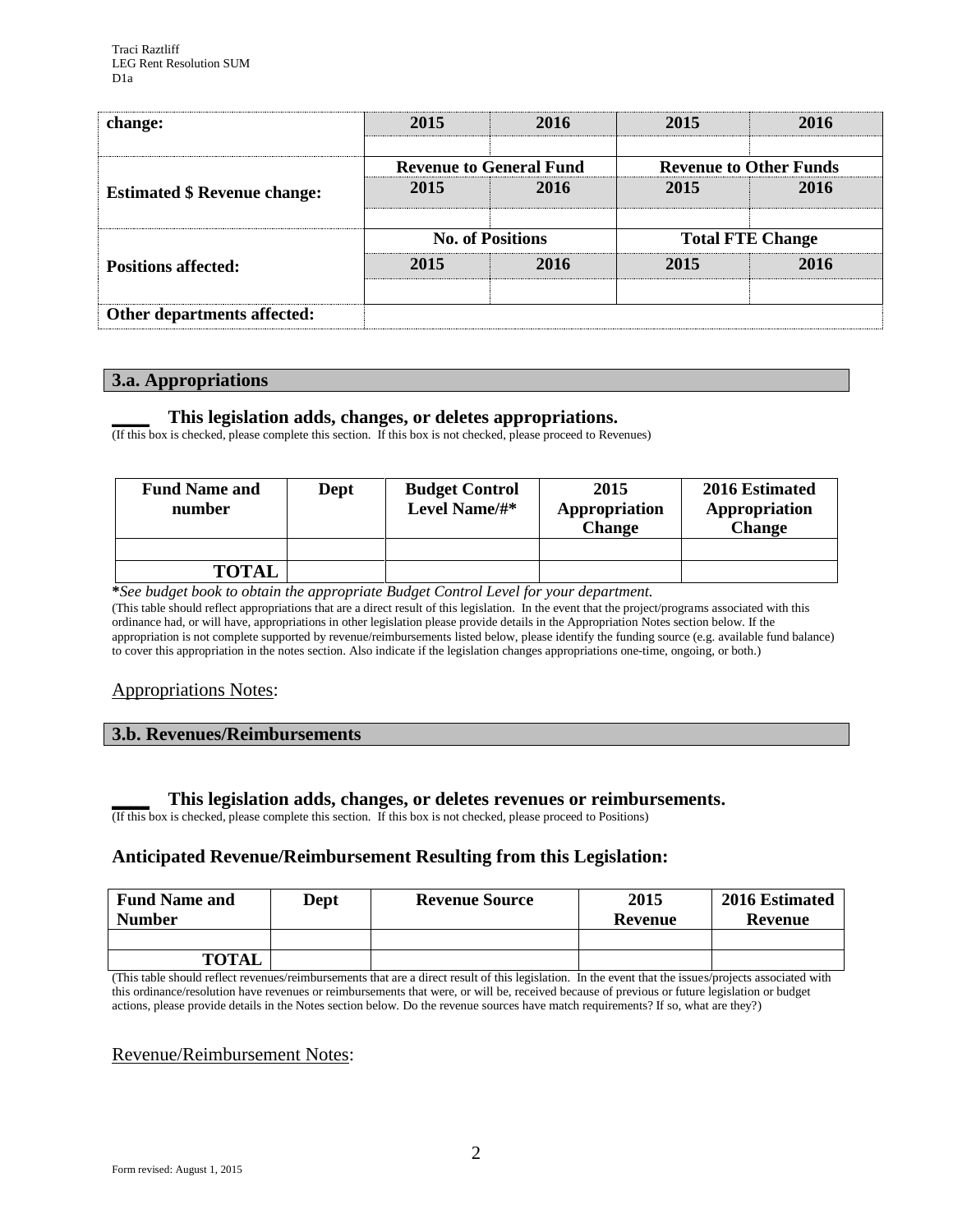#### **3.c. Positions**

#### **\_\_\_\_ This legislation adds, changes, or deletes positions.**

(If this box is checked, please complete this section. If this box is not checked, please proceed to Other Implications)

# **Total Regular Positions Created, Modified, or Abrogated through this Legislation, Including FTE Impact:**

| Position # for<br><b>Existing</b><br><b>Positions</b> | <b>Position Title &amp;</b><br>Department* | <b>Fund</b><br>Name $&#</math></th><th>Program<br>& BCL</th><th>PT/FT</th><th>2015<br><b>Positions</b></th><th>2015<br><b>FTE</b></th><th>Does it sunset?<br>(If yes, explain below<br>in Position Notes)</th></tr><tr><td></td><td></td><td></td><td></td><td></td><td></td><td></td><td></td></tr><tr><td></td><td></td><td></td><td></td><td></td><td></td><td></td><td></td></tr><tr><td></td><td></td><td></td><td></td><td></td><td></td><td></td><td></td></tr><tr><td><b>TOTAL</b></td><td></td><td></td><td></td><td></td><td></td><td></td><td></td></tr></tbody></table>$ |
|-------------------------------------------------------|--------------------------------------------|--------------------------------------------------------------------------------------------------------------------------------------------------------------------------------------------------------------------------------------------------------------------------------------------------------------------------------------------------------------------------------------------------------------------------------------------------------------------------------------------------------------------------------------------------------------------------------------|
|-------------------------------------------------------|--------------------------------------------|--------------------------------------------------------------------------------------------------------------------------------------------------------------------------------------------------------------------------------------------------------------------------------------------------------------------------------------------------------------------------------------------------------------------------------------------------------------------------------------------------------------------------------------------------------------------------------------|

*\* List each position separately*

(This table should only reflect the actual number of positions created by this legislation In the event that positions have been, or will be, created as a result of previous or future legislation or budget actions, please provide details in the Notes section below.)

#### **Position Notes:**

#### **4. OTHER IMPLICATIONS**

- **a) Does the legislation have indirect or long-term financial impacts to the City of Seattle that are not reflected in the above?** No
- **b) Is there financial cost or other impacts of not implementing the legislation?** Not supporting efforts for more local control in this area of policy decreases the likelihood of action in the State Legislature.
- **c) Does this legislation affect any departments besides the originating department?**  It asks OIR to incorporate a specific item into the City's legislative agenda.
- **d) Is a public hearing required for this legislation?**  No
- **e) Is publication of notice with** *The Daily Journal of Commerce* **and/or** *The Seattle Times* **required for this legislation?** No
- **f) Does this legislation affect a piece of property?** No
- **g) Please describe any perceived implication for the principles of the Race and Social**